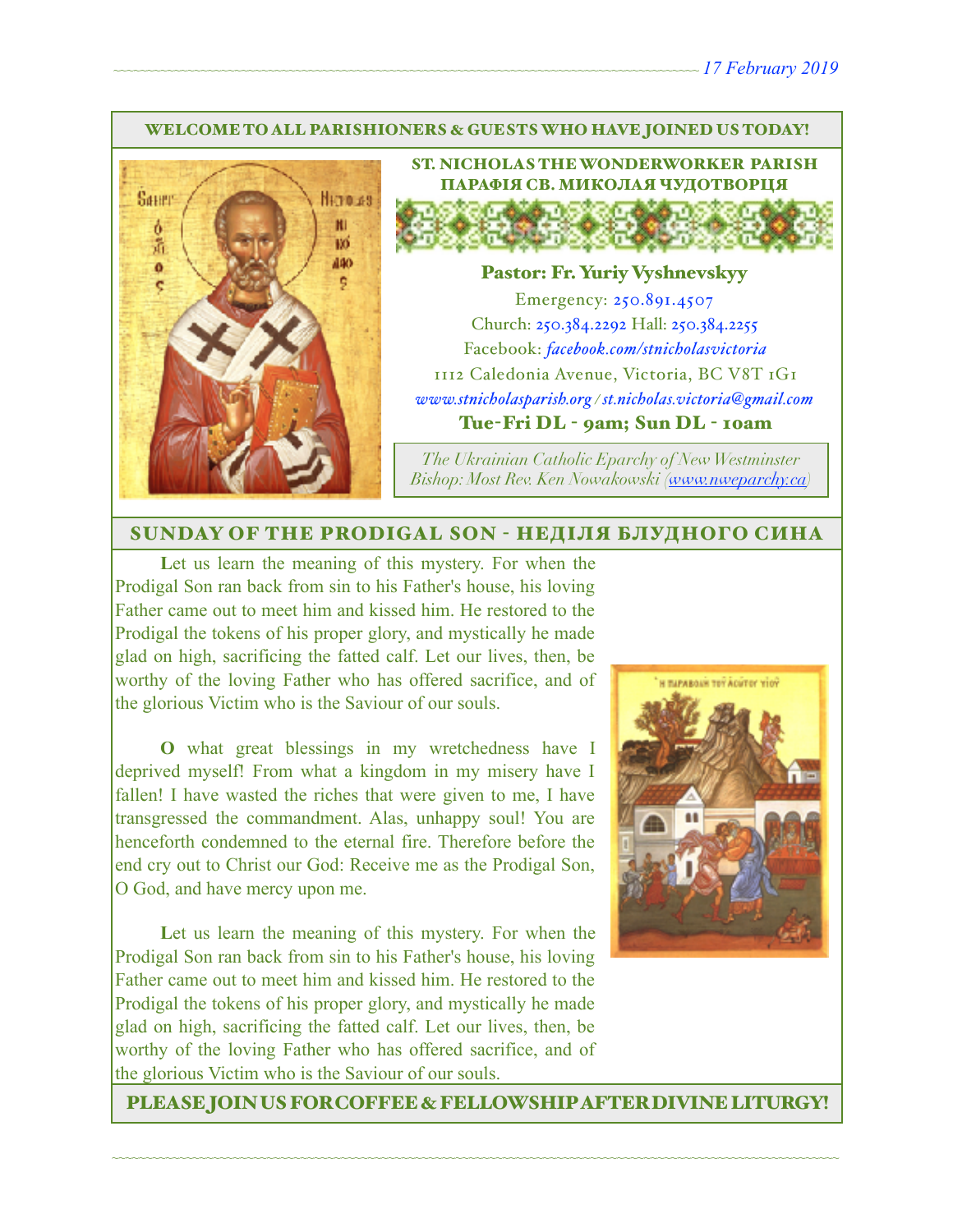| <b>SUNDAY HYMNS</b>                                                                                                                                                                                                                                                                                                                                                                                                                                                                                                                                                                                                                                                                                                                                                                                                                                                                                                                                                                                                                                                                                                                                                             |                    |                                                                         |                                    |                       |          |  |
|---------------------------------------------------------------------------------------------------------------------------------------------------------------------------------------------------------------------------------------------------------------------------------------------------------------------------------------------------------------------------------------------------------------------------------------------------------------------------------------------------------------------------------------------------------------------------------------------------------------------------------------------------------------------------------------------------------------------------------------------------------------------------------------------------------------------------------------------------------------------------------------------------------------------------------------------------------------------------------------------------------------------------------------------------------------------------------------------------------------------------------------------------------------------------------|--------------------|-------------------------------------------------------------------------|------------------------------------|-----------------------|----------|--|
| <b>OPENING HYMN</b>                                                                                                                                                                                                                                                                                                                                                                                                                                                                                                                                                                                                                                                                                                                                                                                                                                                                                                                                                                                                                                                                                                                                                             |                    | Hear Now, Faithful pg. 1002 (Anthology of Worship)                      |                                    |                       |          |  |
| <b>COMMUNION HYMN</b>                                                                                                                                                                                                                                                                                                                                                                                                                                                                                                                                                                                                                                                                                                                                                                                                                                                                                                                                                                                                                                                                                                                                                           |                    | Вірую Господи / I Do Believe pg. 246-247                                |                                    |                       |          |  |
| <b>CLOSING HYMN</b>                                                                                                                                                                                                                                                                                                                                                                                                                                                                                                                                                                                                                                                                                                                                                                                                                                                                                                                                                                                                                                                                                                                                                             |                    | На Вавилонських Ріках рд. 138                                           |                                    |                       |          |  |
| Please join us today in singing our Sunday hymns!                                                                                                                                                                                                                                                                                                                                                                                                                                                                                                                                                                                                                                                                                                                                                                                                                                                                                                                                                                                                                                                                                                                               |                    |                                                                         |                                    |                       |          |  |
| <b>SUNDAY &amp; DAILY SCHEDULE</b>                                                                                                                                                                                                                                                                                                                                                                                                                                                                                                                                                                                                                                                                                                                                                                                                                                                                                                                                                                                                                                                                                                                                              |                    |                                                                         |                                    |                       |          |  |
| <b>SUNDAY, February 17</b>                                                                                                                                                                                                                                                                                                                                                                                                                                                                                                                                                                                                                                                                                                                                                                                                                                                                                                                                                                                                                                                                                                                                                      |                    | Divine Liturgy - for the Parishioners of St Nicholas Parish             |                                    |                       | 10:00 AM |  |
| <b>MONDAY, February 18</b>                                                                                                                                                                                                                                                                                                                                                                                                                                                                                                                                                                                                                                                                                                                                                                                                                                                                                                                                                                                                                                                                                                                                                      |                    | <b>NO SERVICESS</b>                                                     |                                    |                       |          |  |
| TUESDAY, February 19                                                                                                                                                                                                                                                                                                                                                                                                                                                                                                                                                                                                                                                                                                                                                                                                                                                                                                                                                                                                                                                                                                                                                            |                    | Divine Liturgy of St. John Chrysostom                                   |                                    |                       |          |  |
| <b>WEDNESDAY, February 20</b>                                                                                                                                                                                                                                                                                                                                                                                                                                                                                                                                                                                                                                                                                                                                                                                                                                                                                                                                                                                                                                                                                                                                                   |                    | Divine Liturgy of St. John Chrysostom                                   |                                    |                       |          |  |
| THURSDAY, February 21                                                                                                                                                                                                                                                                                                                                                                                                                                                                                                                                                                                                                                                                                                                                                                                                                                                                                                                                                                                                                                                                                                                                                           |                    | Divine Liturgy of St. John Chrysostom                                   |                                    |                       | 9:00 AM  |  |
| FRIDAY, February 22                                                                                                                                                                                                                                                                                                                                                                                                                                                                                                                                                                                                                                                                                                                                                                                                                                                                                                                                                                                                                                                                                                                                                             |                    | Divine Liturgy of St. John Chrysostom                                   |                                    |                       | 9:00 AM  |  |
| <b>SATURDAY, February 23</b>                                                                                                                                                                                                                                                                                                                                                                                                                                                                                                                                                                                                                                                                                                                                                                                                                                                                                                                                                                                                                                                                                                                                                    |                    | <b>NO SERVICESS</b>                                                     |                                    |                       |          |  |
| <b>SUNDAY, February 24</b>                                                                                                                                                                                                                                                                                                                                                                                                                                                                                                                                                                                                                                                                                                                                                                                                                                                                                                                                                                                                                                                                                                                                                      |                    | Divine Liturgy - for the Parishioners of St Nicholas Parish<br>10:00 AM |                                    |                       |          |  |
| Please Note: to request a Divine Liturgy for a special intention, please see Fr. Yuriy to arrange for it!                                                                                                                                                                                                                                                                                                                                                                                                                                                                                                                                                                                                                                                                                                                                                                                                                                                                                                                                                                                                                                                                       |                    |                                                                         |                                    |                       |          |  |
| <b>SUNDAY EPISTLE READERS</b>                                                                                                                                                                                                                                                                                                                                                                                                                                                                                                                                                                                                                                                                                                                                                                                                                                                                                                                                                                                                                                                                                                                                                   |                    |                                                                         |                                    |                       |          |  |
| <b>DATE</b>                                                                                                                                                                                                                                                                                                                                                                                                                                                                                                                                                                                                                                                                                                                                                                                                                                                                                                                                                                                                                                                                                                                                                                     | <b>READING</b>     |                                                                         | <b>UKRAINIAN</b>                   | <b>ENGLISH</b>        |          |  |
| SUNDAY, February 17                                                                                                                                                                                                                                                                                                                                                                                                                                                                                                                                                                                                                                                                                                                                                                                                                                                                                                                                                                                                                                                                                                                                                             | 1 Cor. 6:12-20     |                                                                         | Dmytro Maksymiv                    | Marian Chalifoux      |          |  |
| <b>SUNDAY, February 24</b>                                                                                                                                                                                                                                                                                                                                                                                                                                                                                                                                                                                                                                                                                                                                                                                                                                                                                                                                                                                                                                                                                                                                                      | 1 Cor. 8:8-9:2     | Kateryna Yaremyn                                                        |                                    | <b>Robert Herchak</b> |          |  |
| <b>SUNDAY, March 3</b>                                                                                                                                                                                                                                                                                                                                                                                                                                                                                                                                                                                                                                                                                                                                                                                                                                                                                                                                                                                                                                                                                                                                                          | Rm. 13:11-14:4     | Glikeria Iwanuck                                                        |                                    | <b>Bryan Melnyk</b>   |          |  |
| SUNDAY, March 10                                                                                                                                                                                                                                                                                                                                                                                                                                                                                                                                                                                                                                                                                                                                                                                                                                                                                                                                                                                                                                                                                                                                                                | Heb.11:24-26;32-40 |                                                                         | Motria Koropecky<br>Carol Chapman  |                       |          |  |
| Thank you, Epistle readers, for your service in proclaiming God's Word!                                                                                                                                                                                                                                                                                                                                                                                                                                                                                                                                                                                                                                                                                                                                                                                                                                                                                                                                                                                                                                                                                                         |                    |                                                                         |                                    |                       |          |  |
| <b>2018 PARISH COUNCIL EXECUTIVE</b>                                                                                                                                                                                                                                                                                                                                                                                                                                                                                                                                                                                                                                                                                                                                                                                                                                                                                                                                                                                                                                                                                                                                            |                    |                                                                         | PASTORAL MINISTRY & HOLY MYSTERIES |                       |          |  |
| VICE-CHAIRPERSONRichard DeMerchant - 250.893.3484<br>BAPTISMSby appointment<br>SECRETARYLuba Kucharyshyn - 780.476.4260<br>MARRIAGESsix months notice should<br>be given to the parish priest, and he should be<br>FINANCIAL SECRETARYDavid Newberry - 250.598.8197<br>contacted before any other arrangements are made<br>FUNDRAISING/HALL RENTALRobert Herchak - 250.386.7872<br>FUNERALSby appointment<br>LITURGICAL COMMITTEEMotria Koropecky - 250.658.3051<br>MEMBER AT LARGEWayne Saunders - 780.710.2027<br>Bequests & Wills: Leaving a bequeath is a process of giving a donation through your will. It is<br>simply a distribution from your estate to a charitable organization through your last will and testament. It<br>can be as small or as large a donation as you wish. It is important that you talk to your lawyer about the<br>process. In your kindness please remember St Nicholas the Wonderworker Ukrainian Catholic Church in<br>your bequeath and will. If anyone wishes to make such a bequeath in their will, the following clause may<br>be included or added to a will: "I give, devise, and bequeath to St Nicholas the Wonderworker Ukrainian |                    |                                                                         |                                    |                       |          |  |
| Catholic Parish - 1112 Caledonia Avenue, Victoria BC, V8T 1G1, the sum of \$ (or % of my<br>estate), to be used for the benefit of the parish and it's pastoral activities."                                                                                                                                                                                                                                                                                                                                                                                                                                                                                                                                                                                                                                                                                                                                                                                                                                                                                                                                                                                                    |                    |                                                                         |                                    |                       |          |  |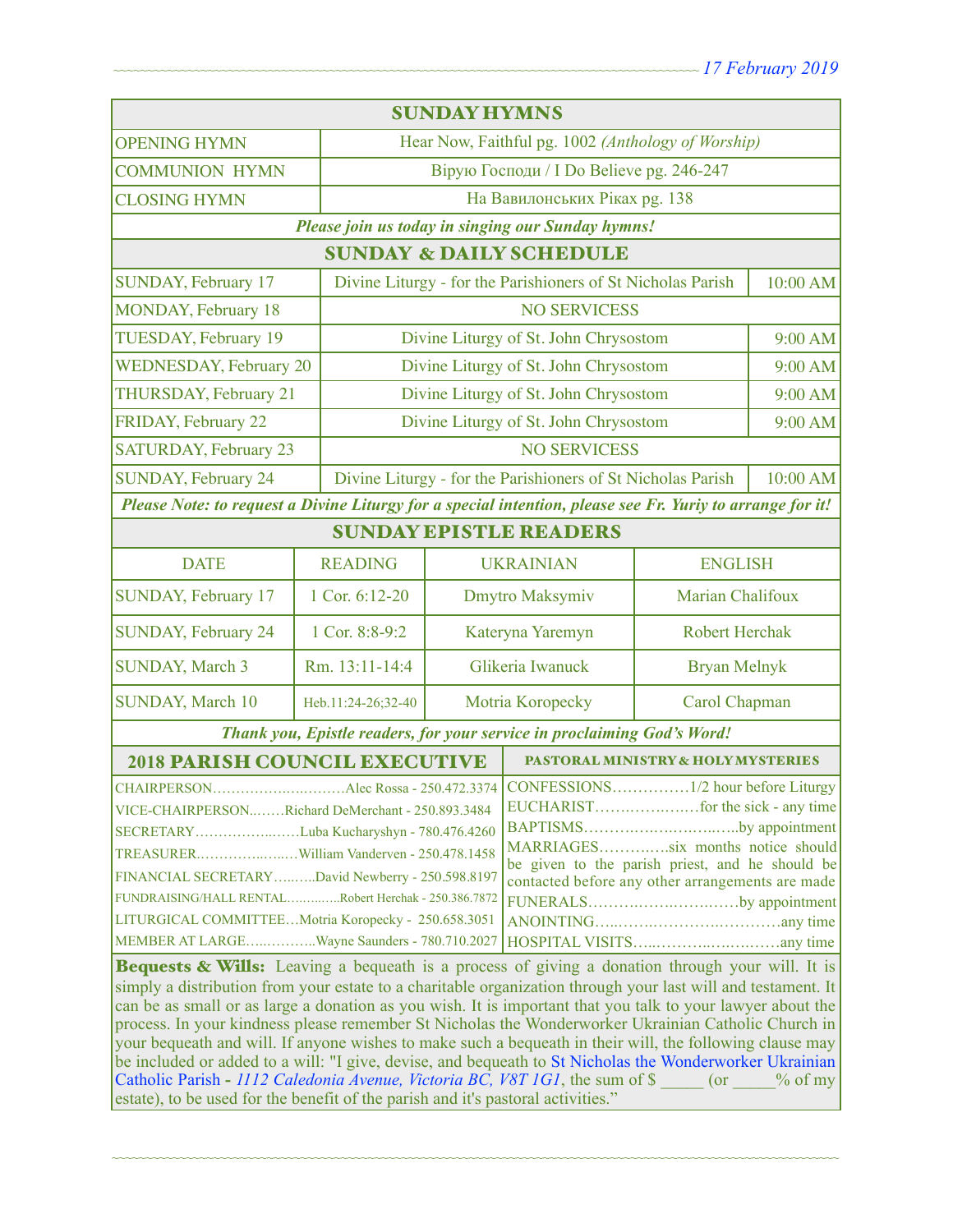#### **Vibrant Parish Prayer**

**O** God, Creator of Heaven and Earth! Because of your indescribable love for us, you sent your Only-Begotten Son, Our Lord and Saviour, Jesus Christ - The Way, The Truth, and The Life and our Salvation. In His name, we turn to You. Strengthen our hearts and minds in Christian love and in unity of purpose as we strive to build a Vibrant Parish. Give us the grace to model our lives according to the Word of God. Instill in us the desire to pray and to celebrate the Holy Mysteries as one Christian Family in our Parish Community. Inspire us to follow Your great command to be a servant to the less fortunate among us! Grant this, O Lord, through the mercies and love for mankind of Your Only-Begotten Son with whom You are blessed, together with Your All-Holy, Good and Life-Giving Spirit, now and forever and ever. Amen!



#### **St. Nicholas Parish**

**A Place To Encounter The Living Christ** Through the word, the Holy Mysteries & Prayer, Serving One's Neighbor, Leadership Fostering & Serving Unity and Missionary Spirit (His Beatitude Sviatoslav)



#### **Молитва Живої Парафії**

**Г**осподи Ісусе Христе, Пастирю Добрий, як колись Ти пригорнув заблуканих овечок, щоб вони пізнали Твій голос і були Твоїм стадом, так і сьогодні глянь ласкаво з небесних висот на нашу парафію та зішли на неї Твого Святого Духа, щоб вона була місцем пізнання радості Доброї Новини. Скріплюй нас Твоєю присутністю та єднай нас кожночасно в молитві. Даруй нам духа служіння ближньому, щоб у нашій парафії кожний міг зустріти Тебе, милостивого Бога. Благослови наш духовний провід Твоєю мудрістю і дай, щоб ніхто з нас не шкодував ні часу, ні талантів, ні матеріальних дібр для розбудови Твого царства. Єднай нас у мирі та злагоді, щоб ми були Твоєю спільнотою любові. Всели в нас місійного духа, щоб ми стали тим світилом євангельського слова, молитви і добрих діл, що кличе кожного до участі в Божественному житті, щоб славилося, Спасе, Твоє Ім'я з безначальним Твоїм Отцем та пресвятим, благим і животворящим Твоїм Духом нині, і повсякчас, і на віки віків. Амінь.

## DIVINE LITURGY PROPERS

#### *The Divine Liturgy - An Anthology for Worship: Liturgy - pg. 270-318; propers - pg. 349, 604 The Liturgy prescribed for today is that of St. John Chrysostom.*

**Troparion, Tone 6:** Angelic powers were upon Your tomb\* and the guards became like dead men;\* Mary stood before Your tomb\* seeking Your most pure body.\* You captured Hades without being overcome by it.\* You met the Virgin and granted life.\* O Lord, risen from the dead,\* glory be to You!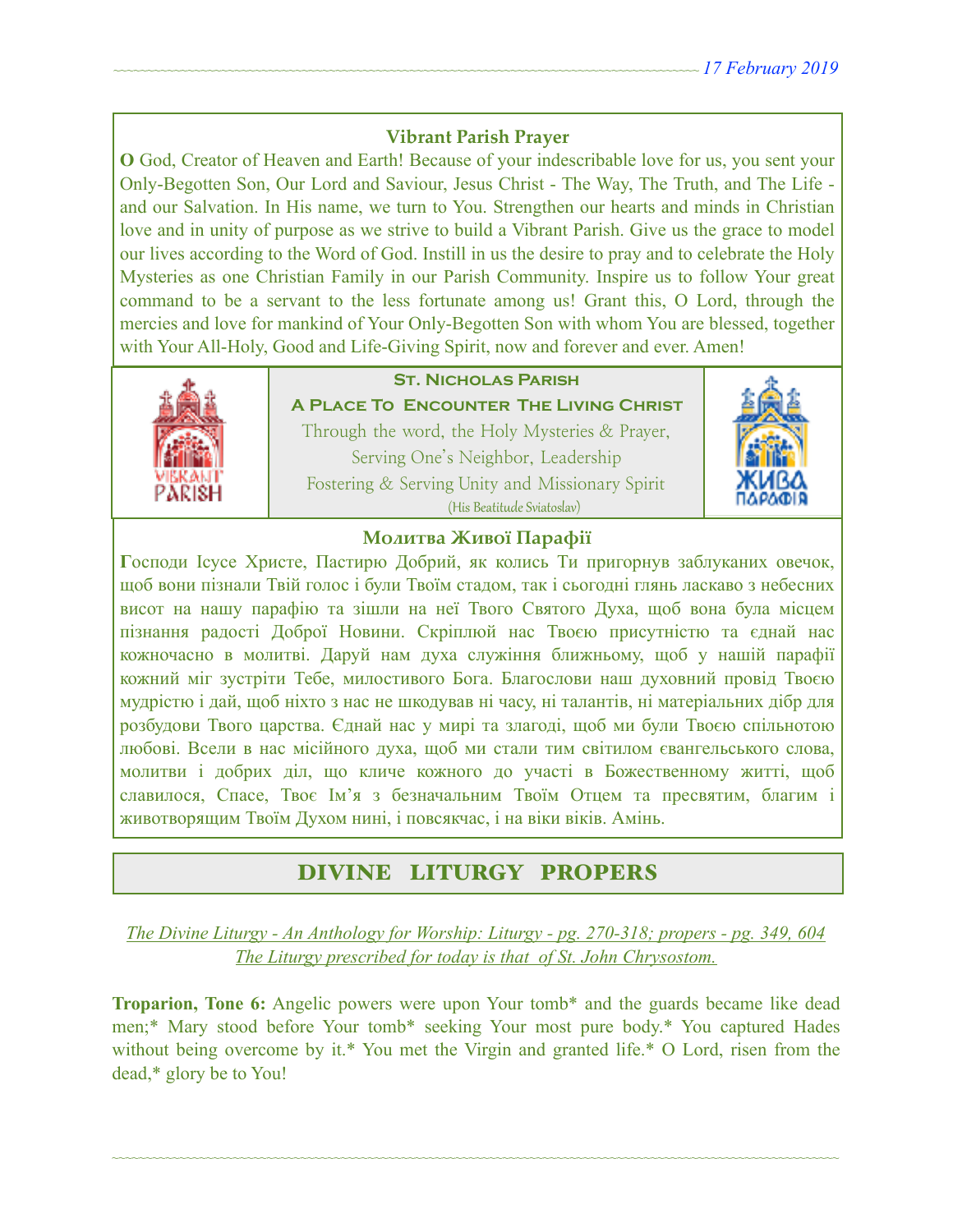**Glory: Now: Kontakion, Tone 3:** Foolishly have I fled from Your glory, O Father,\* wasting the wealth You gave me on vices.\* Therefore, I offer You the words of the Prodigal:\* Loving Father, I have sinned before You.\* Take me, for I repent, and make me as one of Your hired hands.

**Prokeimenon, Tone 6:** Save Your people, O Lord, \* and bless Your inheritance. *Verse:* Unto You I will cry, O Lord, my God, lest You turn from me in silence.

**Epistle, 1 Corinthians 6:12-20: A Reading from the first Letter of Saint Apostle Paul to Corinthians:** Brothers and sisters, 'All things are lawful for me', but not all things are beneficial. 'All things are lawful for me', but I will not be dominated by anything. 'Food is meant for the stomach and the stomach for food', and God will destroy both one and the other. The body is meant not for fornication but for the Lord, and the Lord for the body. And God raised the Lord and will also raise us by his power. Do you not know that your bodies are members of Christ? Should I therefore take the members of Christ and make them members of a prostitute? Never! Do you not know that whoever is united to a prostitute becomes one body with her? For it is said, 'The two shall be one flesh.' But anyone united to the Lord becomes one spirit with him. Shun fornication! Every sin that a person commits is outside the body; but the fornicator sins against the body itself. Or do you not know that your body is a temple of the Holy Spirit within you, which you have from God, and that you are not your own? For you were bought with a price; therefore glorify God in your body.

**Alleluia, Tone 6:** *Verse:* He who lives in the aid of the Most High, shall dwell under the protection of the God of heaven. *Verse:* He says to the Lord: You are my protector and my refuge, my God, in Whom I hope.

**Gospel - Luke 15:11-32 -** *The Lord spoke this parable:* 'There was a man who had two sons. The younger of them said to his father, "Father, give me the share of the property that will belong to me." So he divided his property between them. A few days later the younger son gathered all he had and travelled to a distant country, and there he squandered his property in dissolute living. When he had spent everything, a severe famine took place throughout that country, and he began to be in need. So he went and hired himself out to one of the citizens of that country, who sent him to his fields to feed the pigs. He would gladly have filled himself with the pods that the pigs were eating; and no one gave him anything. But when he came to himself he said, "How many of my father's hired hands have bread enough and to spare, but here I am dying of hunger! I will get up and go to my father, and I will say to him, 'Father, I have sinned against heaven and before you; I am no longer worthy to be called your son; treat me like one of your hired hands.' " So he set off and went to his father. But while he was still far off, his father saw him and was filled with compassion; he ran and put his arms around him and kissed him. Then the son said to him, "Father, I have sinned against heaven and before you; I am no longer worthy to be called your son." But the father said to his slaves, "Quickly, bring out a robe—the best one—and put it on him; put a ring on his finger and sandals on his feet. And get the fatted calf and kill it, and let us eat and celebrate; for this son of mine was dead and is alive again; he was lost and is found!" And they began to celebrate. 'Now his elder son was in the field; and when he came and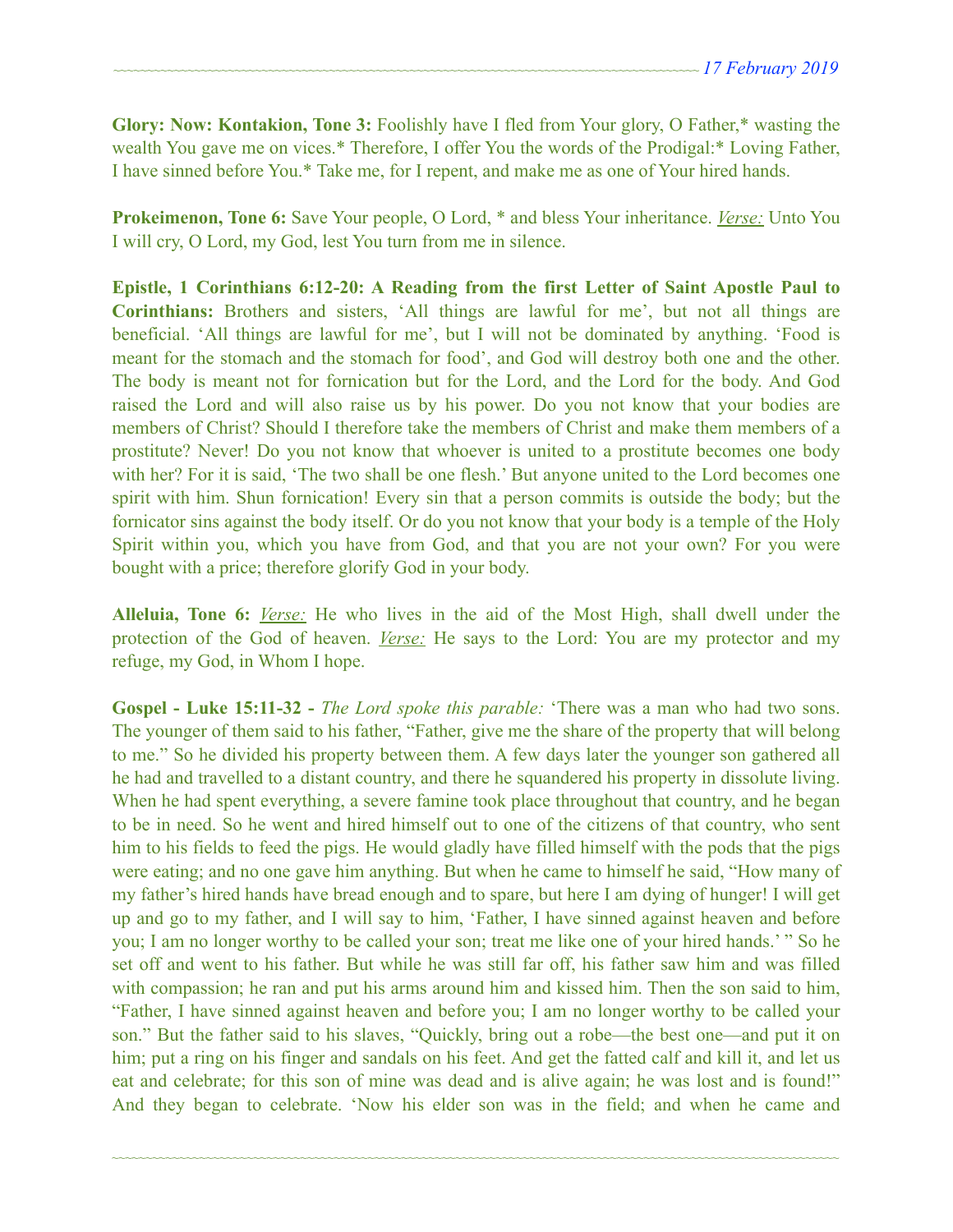approached the house, he heard music and dancing. He called one of the slaves and asked what was going on. He replied, "Your brother has come, and your father has killed the fatted calf, because he has got him back safe and sound." Then he became angry and refused to go in. His father came out and began to plead with him. But he answered his father, "Listen! For all these years I have been working like a slave for you, and I have never disobeyed your command; yet you have never given me even a young goat so that I might celebrate with my friends. But when this son of yours came back, who has devoured your property with prostitutes, you killed the fatted calf for him!" Then the father said to him, "Son, you are always with me, and all that is mine is yours. But we had to celebrate and rejoice, because this brother of yours was dead and has come to life; he was lost and has been found."

**Communion Hymn:** Praise the Lord from the heavens;\* praise Him in the highest.\* Alleluia, alleluia,\* alleluia.

**Prayer After Holy Communion:** Having been made worthy to partake in a mystical way of Your immaculate Body and precious Blood, O Christ our God, I acclaim and bless, worship and glorify You, and proclaim the greatness of Your saving acts, now and for ever and ever. Amen. *(more Prayers After Holy Communion on pg. 324-326 in the Anthology book).* 

### $\left| \diamond \right| \diamond \left| \diamond \right|$

**Тропар, глас 6:** Ангельські сили на гробі Твоїм\* і сторожі омертвіли;\* Марія ж стояла при гробі,\* шукаючи пречистого тіла Твого.\* Полонив Ти ад і, не переможений від нього,\* зустрів Ти Діву, даруючи життя.\* Воскреслий з мертвих, Господи, слава Тобі!

**Слава: І нині: Кондак, глас 3:** Від батьківської слави твоєї я віддалився безумно,\* у злому я розтратив багатство, яке передав ти мені.\* Тому тобі блудного голос приношу:\* Согрішив я перед тобою, Отче щедрий,\* прийми мене – каюся,\* і вчини мене, як одного з наємників твоїх.

**Прокімен, глас 6:** Спаси, Господи, \* людей Твоїх \* і благослови спадкоємство Твоє. *Стих:* До Тебе, Господи, взиватиму; Боже мій, не відвертайсь мовчки від мене.

**Апостол, 1 Коринтян 6:12-20: До Коринтян перше послання Святого Апостола Павла читання:** Браття і сестри, «Все мені можна», та не все корисне. «Все мені можна», та я не дам нічому заволодіти надо мною. «Їжа для живота, і живіт для їжі!» Бог же одне і друге знищить. Тіло ж не для розпусти, але для Господа, і Господь для тіла. Бог же і Господа був воскресив – та й нас воскресить своєю силою. Хіба не знаєте, що тіла ваші – члени Христові? Узявши, отже, члени Христові, – зроблю їх членами блудниці? Хай так не буде! Чи не знаєте, що той, хто пристає до блудниці, є з нею одним тілом? Бо «будуть, – каже, – двоє одним тілом.» Хто ж пристає до Господа, є одним духом. Утікайте від розпусти! Усякий гріх, що його чинить людина, єе поза її тілом; а хто чинить розпусту, грішить супроти власного тіла. Хіба ж не знаєте, що ваше тіло – храм Святого Духа, який живе у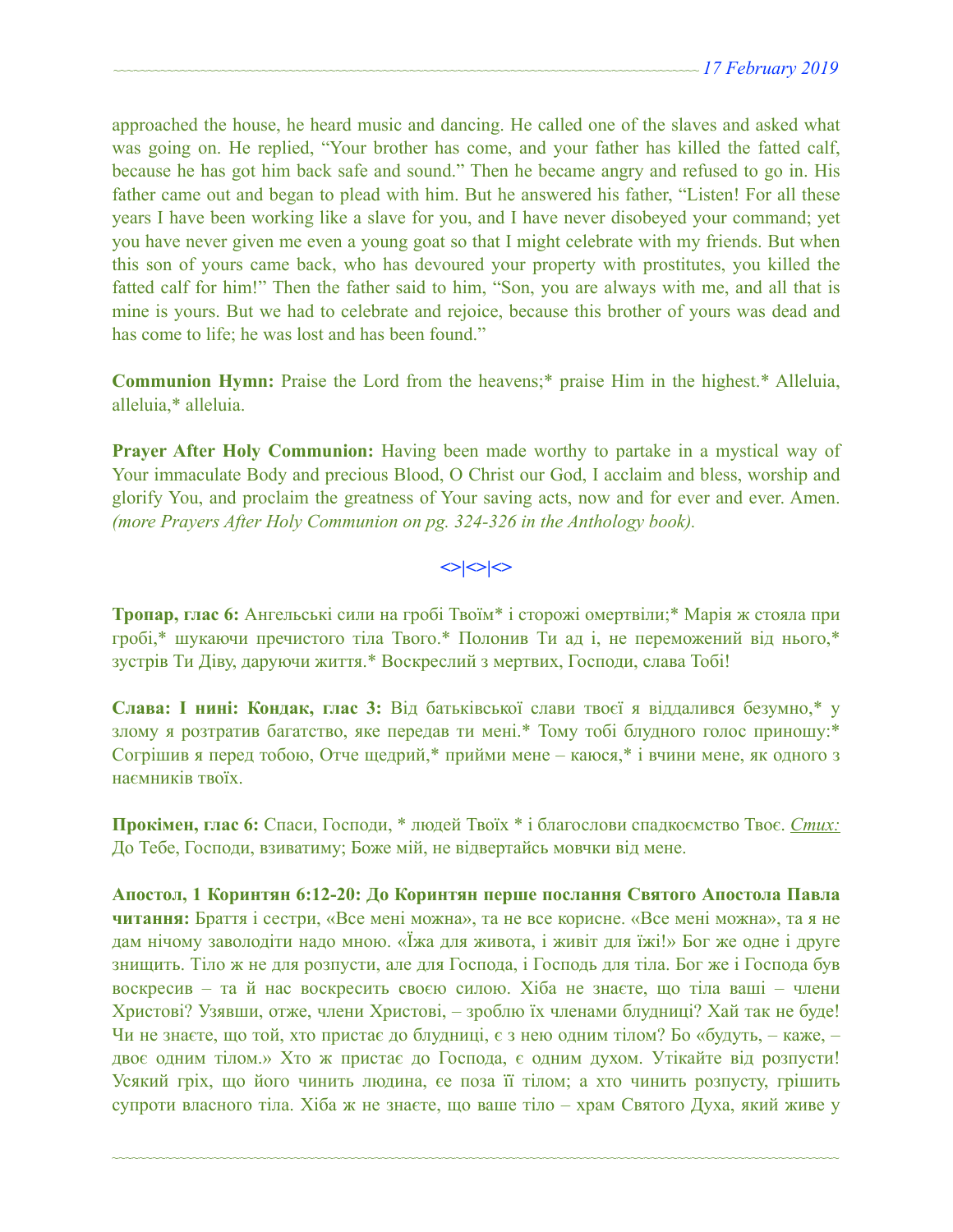вас? Його ви маєте від Бога, тож уже не належите до себе самих. Ви бо куплені високою ціною! Тож прославляйте Бога у вашому тілі!

**Алилуя, глас 6:** *Стих:* Хто живе під охороною Всевишнього, під покровом Бога небесного оселиться. *Стих:* Скаже він Господеві: Ти заступник мій і пристановище моє, Бог мій, на котрого я надіюся.

**Євангеліє - Лука 15:11-32 -** Ісус оповів притчу оцю: У чоловіка одного було два сини. І молодший із них сказав батькові: Дай мені, батьку, належну частину маєтку! І той поділив поміж ними маєток. А по небагатьох днях зібрав син молодший усе, та й подавсь до далекого краю, і розтратив маєток свій там, живучи марнотратно. А як він усе прожив, настав голод великий у тім краї, і він став бідувати. І пішов він тоді і пристав до одного з мешканців тієї землі, а той вислав його на поля свої пасти свиней. І бажав він наповнити шлунка свого хоч стручками, що їли їх свині, та ніхто не давав їх йому. Тоді він спам'ятався й сказав: Скільки в батька мого наймитів мають хліба аж надмір, а я отут з голоду гину! Устану, і піду я до батька свого, та й скажу йому: Прогрішився я, отче, против неба та супроти тебе... Недостойний я вже зватись сином твоїм; прийми ж мене, як одного з своїх наймитів... І, вставши, пішов він до батька свого. А коли він далеко ще був, його батько вгледів його, і переповнився жалем: і побіг він, і кинувсь на шию йому, і зачав цілувати його! І озвався до нього той син: Прогрішився я, отче, против неба та супроти тебе, і недостойний вже зватися сином твоїм... А батько рабам своїм каже: Принесіть негайно одежу найкращу, і його зодягніть, і персня подайте на руку йому, а сандалі на ноги. Приведіть теля відгодоване та заколіть, будемо їсти й радіти, бо цей син мій був мертвий і ожив, був пропав і знайшовся! І почали веселитись вони. А син старший його був на полі. І коли він ішов й наближався до дому, почув музики та танці. І покликав одного зо слуг, та й спитав: Що це таке? А той каже йому: То вернувся твій брат, і твій батько звелів заколоти теля відгодоване, бож здоровим його він прийняв. І розгнівався той, і ввійти не хотів. Тоді вийшов батько його й став просити його. А той відповів і до батька сказав: Ото, стільки років служу я тобі, і ніколи наказу твого не порушив, ти ж ніколи мені й козеняти не дав, щоб із приятелями своїми потішився я... Коли ж син твій вернувся оцей, що проїв твій маєток із блудницями, ти для нього звелів заколоти теля відгодоване... І сказав він йому: Ти завжди зо мною, дитино, і все моє то твоє! Веселитись та тішитись треба було, бо цей брат твій був мертвий і ожив, був пропав і знайшовся!

**Причасний:** Хваліте Господа з небес,\* хваліте Його на висотах. Алилуя, алилуя, алилуя.

**Молитва По Святім Причастю:** Таїнственно удостоївшись бути причасником Твого пречистого тіла і чесної крови, Христе Боже, оспівую і благословлю, поклоняюся, і славлю, і величаю спасіння Твої, Господи, нині і повсякчас, і на віки вічні. Амінь. *(більше Молитов По Святім Причастю на ст. 80-87 в маленькій книжечці "Божественна Літургія")*.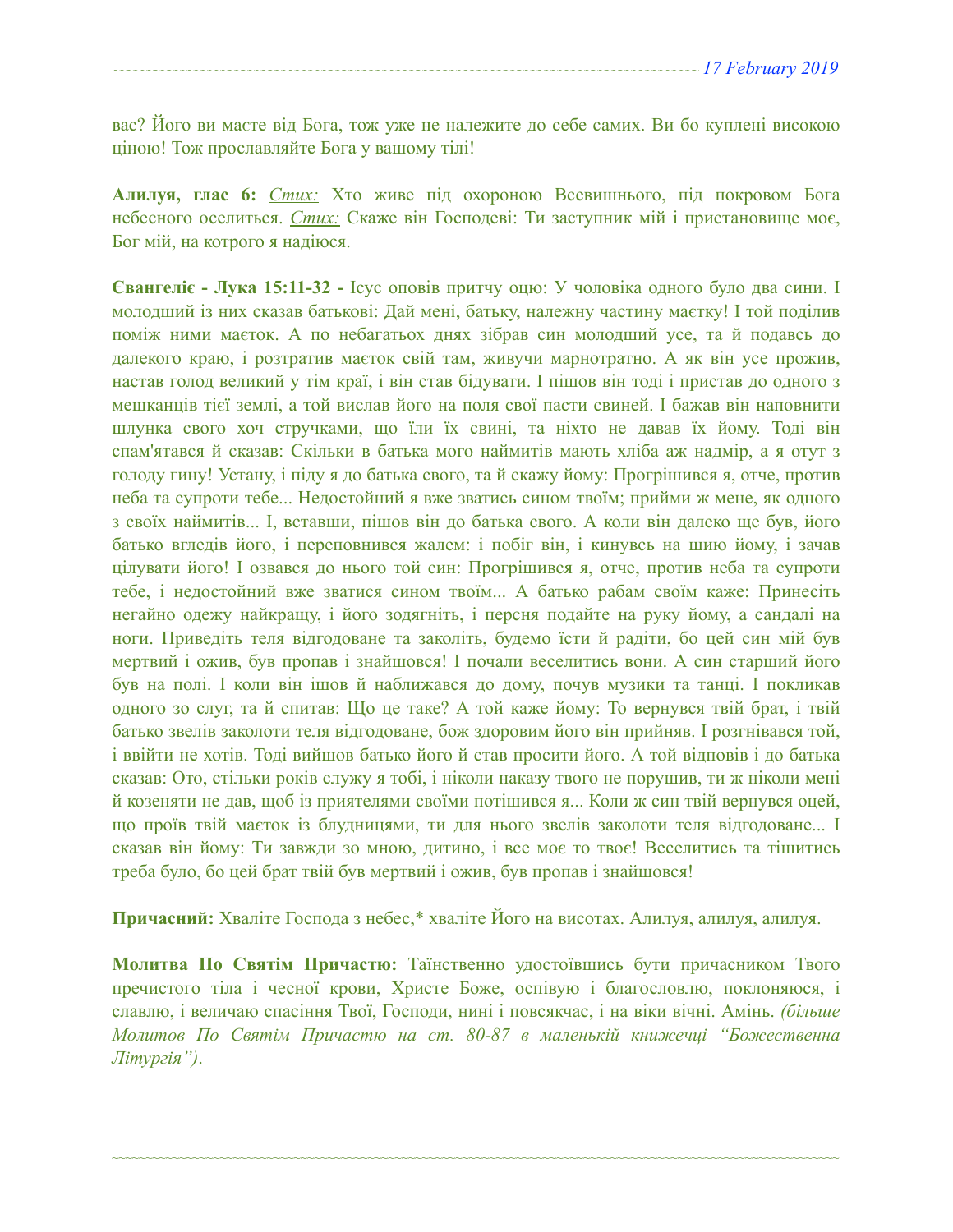#### ANNOUNCEMENTS

- ✦**CONGRATULATIONS** to the new 2019 Parish Council Executive: Chairperson *Alec Rossa*; Vice-Chairperson - *Richard DeMerchant*; Secretary - *Luba Kucharyshyn*; Treasurer - *William Vanderven*; Financial Secretary *David Newberry*; Fundraising/Hall Rental - *Robert Herchak*; Liturgical Committee - *Motria Koropecky*; Member at Large - *Wayne Saunders*. May God bless you in your work for the good of the parish.
- ✦**FIRST CONFESSION & SOLEMN HOLY COMMUNION PREPARATION:** Dear friends, as of the first Sunday of lent St. Nicholas parish will be having classes preparing children 7 years of age or older for their first sacrament of Confession and their Solemn Holy Communion. If you have a child in your family or maybe you know someone that would like their child to receive these sacraments please let us know. The classes will be taking place during 6 Sundays of Lent: March 10, 17, 24 31 and April 7, 14 (the classes will be taking place during Liturgy (0.5 hrs) & after Liturgy (0.5 hrs). For more information and to register please contact Marian Chalifoux @ 250.383.9374 or Fr. Yuriy at 250.384.2292 or [st.nicholas.victoria@gmail.com](mailto:st.nicholas.victoria@gmail.com)
- ✦**PRAYER REQUEST:** Please keep in your prayers GORD HRYHORYSHEN and other members of our parish, our family and friends who are ailing, in hospitals, nursing homes and those who are not able to join actively in their community.
- ✦**ST. NICHOLAS BOOK STORE:** The Divine Liturgy An Anthology of Worship **\$25**; "Christ Our Pascha" Catechism of the Ukrainian Catholic Church/"Христос Наша Пасха" Катехизм Української Католицької Церкви - **\$25**; "Sing to Our God" hymn book - **\$15**; Молитовник "Прийдіте Поклонімся" - **\$10;** "The Rosary - The Prayer Rule of the Mother of God in the Ukrainian Catholic Church" - **\$10.**
- ✦**PARISH CALENDAR OF BIRTHDAYS & ANNIVERSARIES:** If you would like to be included in our Parish Calendar of Birthday and Anniversary celebrations, please put date in our calendar located at the church vestibule. Each week, we will list the names in our parish bulletin so we can celebrate these happy occasions together!
- ✦**JOIN OUR CHOIR:** Do you enjoy singing? Please consider joining our St Nicholas Parish Choir and remember that we ALWAYS looking for new members! Contact Motria Koropecky for details at 250.658.3051.
- ✦**CATECHISM ANNOUNCEMENT:** "*And they were bringing to Him also the infants, in order that He may be touching them; but after the disciples saw it, they rebuked them. But Jesus called them to Himself and said, Let alone the little children to come to Me, and cease hindering them; for of such is the kingdom of God*." We are happy to welcome all children to our St. Nicholas The Wonderworker catechism program. Weekly classes are scheduled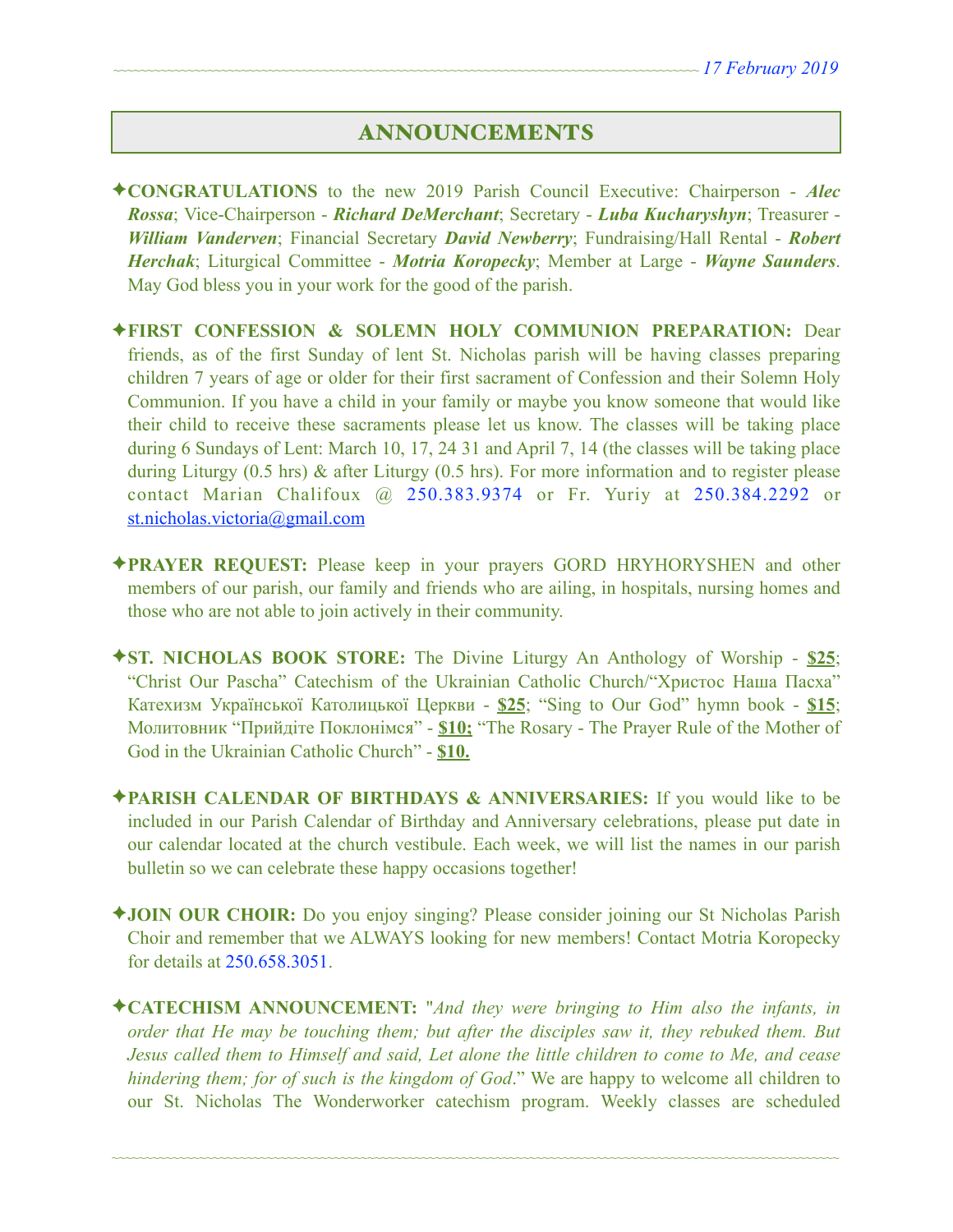Sunday morning during Divine Liturgy. We want your children to learn more about their Catholic faith, sacred scripture, feast days, and religious practices and customs of the Ukrainian Catholic church. If you have any questions, please do not hesitate to contact Marian Chalifoux at 250.507.1005.

- ✦**THRIFTY'S PRE-PAID FOOD CARDS** We all have to buy groceries. Why not have 6% of it returned back to the church at no extra charge! Cards are available in \$100, \$200, and \$500 denominations. Talk to Alec after today's liturgy to pre- order your cards. We need to sell A LOT of them! We encourage you to consider purchasing them for yourselves as gifts too.
- ✦**BE A STEWARD:** Have you ever wondered what more can you do to help our parish? Here are some suggestions: **Steward** of property security; **Steward** of grounds cleaning; **Steward** of cleaning church; **Steward** of church linen; **Steward** of outreach; **Steward** of caring; **Steward** of prayer; **Steward** of service. Quite often, our homebound or senior members, once active in their younger years, want to find purpose in their senior years. It's not only about doing but about "BEING" present to others. Contact Fr. Yuriy **OR** Darlene DeMerchant for more information. You will be amazed how "BEING" can make a difference.
- ✦**PARISH LIBRARY:** please visit our parish library and browse through the books on spirituality, church history, iconography, history of the Ukrainians in Canada, children's books and more… The library is located in the church vestibule. Please use a library book sign out form when borrowing a book.
- ✦**SUNDAY COFFEE VOLUNTEERS** act as hosts and serve light refreshments following the Sunday morning Divine Liturgy, providing an opportunity for the faithful to socialize with friends and visitors following their shared worship experience. We thank all of our parishioners who kind volunteer to serve refreshments. Whether you are new to the Parish, or are a longtime members, please join us for coffee. Please speak with Robert if you would like to volunteer.
- ✦**WE SHARE THE AIR:** Please keep it healthy and fragrant free. Someone in this area is scent-sitive. The chemicals used in scented products can make some people sick, especially those with fragrance sensitivities, asthma, allergies and other respiratory ailments. PLEASE DO NOT \*wear perfume, cologne, lotion, aftershave and other fragrances; \*USE unscented personal care products. Be Sensitive to Others. Thank you for your understanding. *St. Nicholas parish.*
- ✦**FEBRUARY 10, SUNDAY DONATIONS**  Coffee: \$45.50; Vigil lights: \$28.00; Loose collection: \$25.00; Envelope collection: \$504.98; Pre-authorized donations Feb 4 to Feb 10: \$220.00; **TOTAL: \$823.48**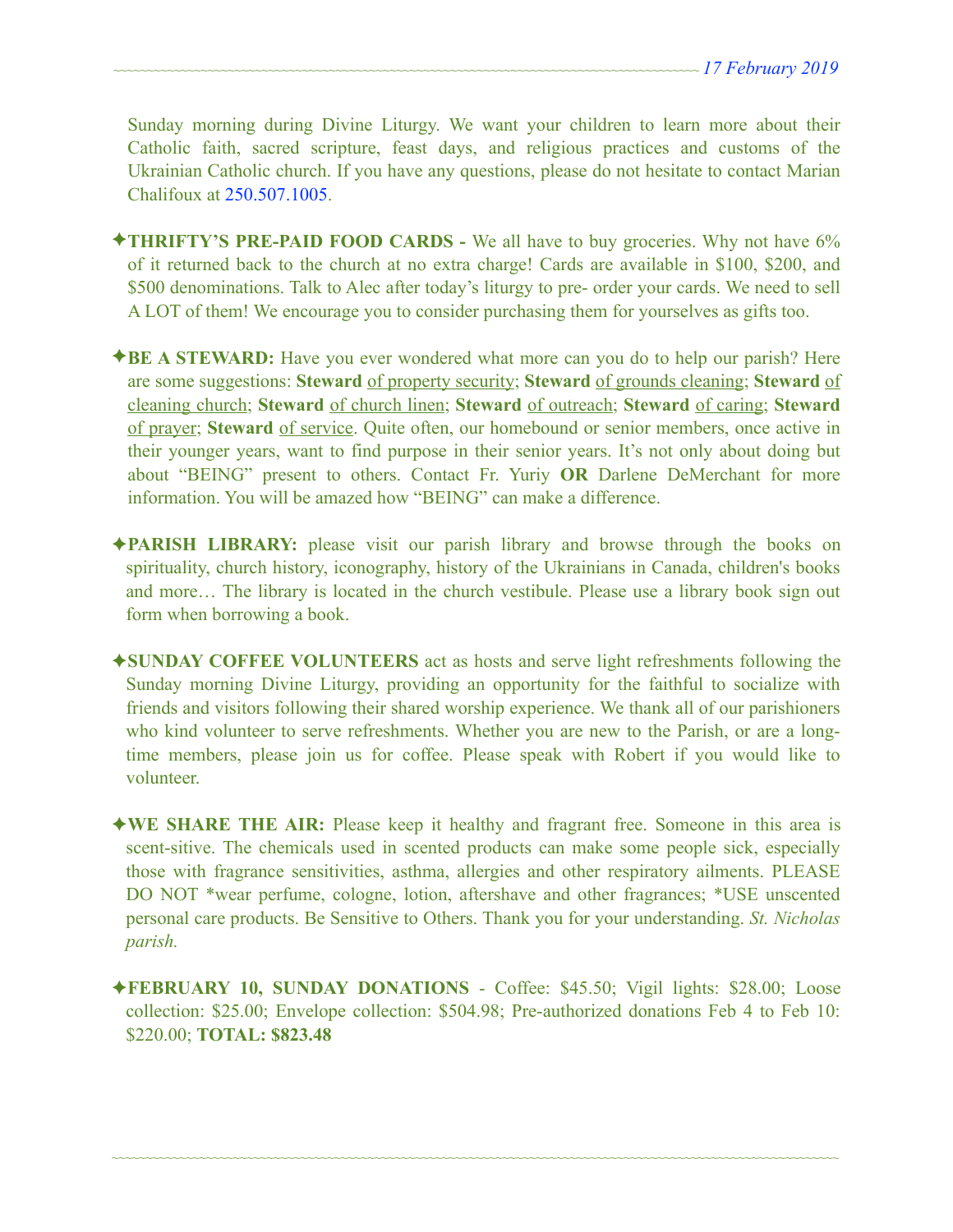# SUNDAY OF THE PRODIGAL SON

 The Sunday after the Sunday of the Publican and the Pharisee is the Sunday of the Prodigal Son. This parable of God's forgiveness calls us to "come to ourselves" as did the prodigal son, to see ourselves as being "in a far country" far from the Father's house, and to make the journey of return to God. We are given every assurance by the Master that our heavenly Father will receive us with joy and gladness. We must only "arise and go," confessing our selfinflicted and sinful separation from that "home" where we truly belong *(Luke 15:11-24)*.

After the Polyeleion at Matins, we first hear the lenten hymn "By the Waters of Babylon." It will be sung for the next two Sundays before Lent begins, and it serves to reinforce the theme of exile in today's Gospel.



**Having started the war against Ukraine, Russia forever lost it: ten thoughts of the UGCC Head about the war as a catalyst for change** 

 *A presentation of the book "Dialogue Heals Wounds" of His Beatitude Svyatoslav, was recently held. The book is written in the style of the interview.* 

 Here we offer to your attention ten statements by His Beatitude Sviatoslav on the war in Ukraine, the Russian-Ukrainian relations and the changes in the Ukrainian state which took place during this period.

•When the war broke out, many young people directly said that Ukraine would never go back, never return to the past. And this is not a matter of electing certain politicians. The changes that have taken place are irreversible and there will be no return to post-Soviet reality.

•Even in Russia, the aggressor state, they say that Russia has forever lost Ukraine when it launched a war against it.

•Many Ukrainians only now realize that we are another nation and we must defend ourselves and build our own future. It now depends not on Russia, but primarily on ourselves.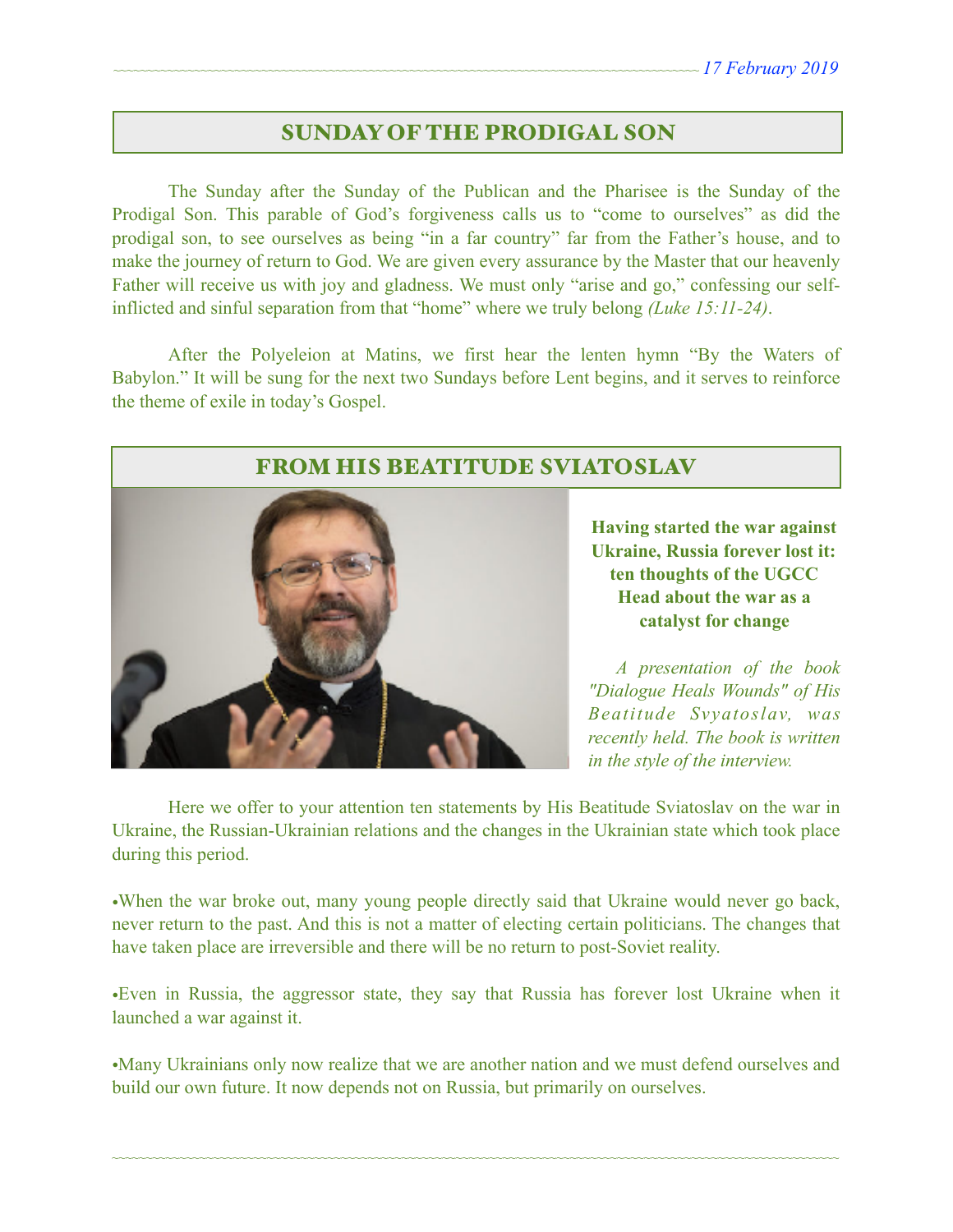•Each region of Ukraine has its own color and its specifics. But now, as never before, we begin to feel and understand that Ukraine is united around the idea of freedom and independence.

•Changes are largely spontaneous, nobody plans them, so they become a big surprise even for the Ukrainians themselves, as well as for our neighbors and domestic and foreign politicians.

•Now in Ukraine, we are witnessing the birth of something new. This generates optimism, because it is better than what was yesterday.

•The revolution of dignity has become a turning point in a long historical process and an answer to aggression under the slogan: "We will never allow anyone to treat us as slaves!" Now the Ukrainian society asks: how should we build a new Ukraine? Which foundations should form the basis of a free and independent Ukraine?

•The pain and hope, which we are experiencing during the war, make up not only the treasury of experience for Ukraine and Ukrainians, but also what we can share with our neighbors, both in the West and in the East.

•Despite new challenges and difficulties, there is hope. There are positive and irreversible changes. We do not see a return to the Soviet Union, although there are still people who recall it with nostalgia.

•My beloved Lubomyr Husar, my predecessor, once said that for modern dictators, a hungry person is not as dangerous as a person who cares for her dignity. You can feed the hungry, but when it comes to the latter, either she is treated with dignity, or her life is taken away. You can not force her to live in a state where human dignity is trampled.

~~~~~~~~~~~~~~~~~~~~~~~~~~~~~~~~~~~~~~~~~~~~~~~~~~~~~~~~~~~~~~~~~~~~~~~~~~~~~~~~~~~~~~~~~~~~~~~~~~~~~~~~~~~~

*<http://news.ugcc.ua>*